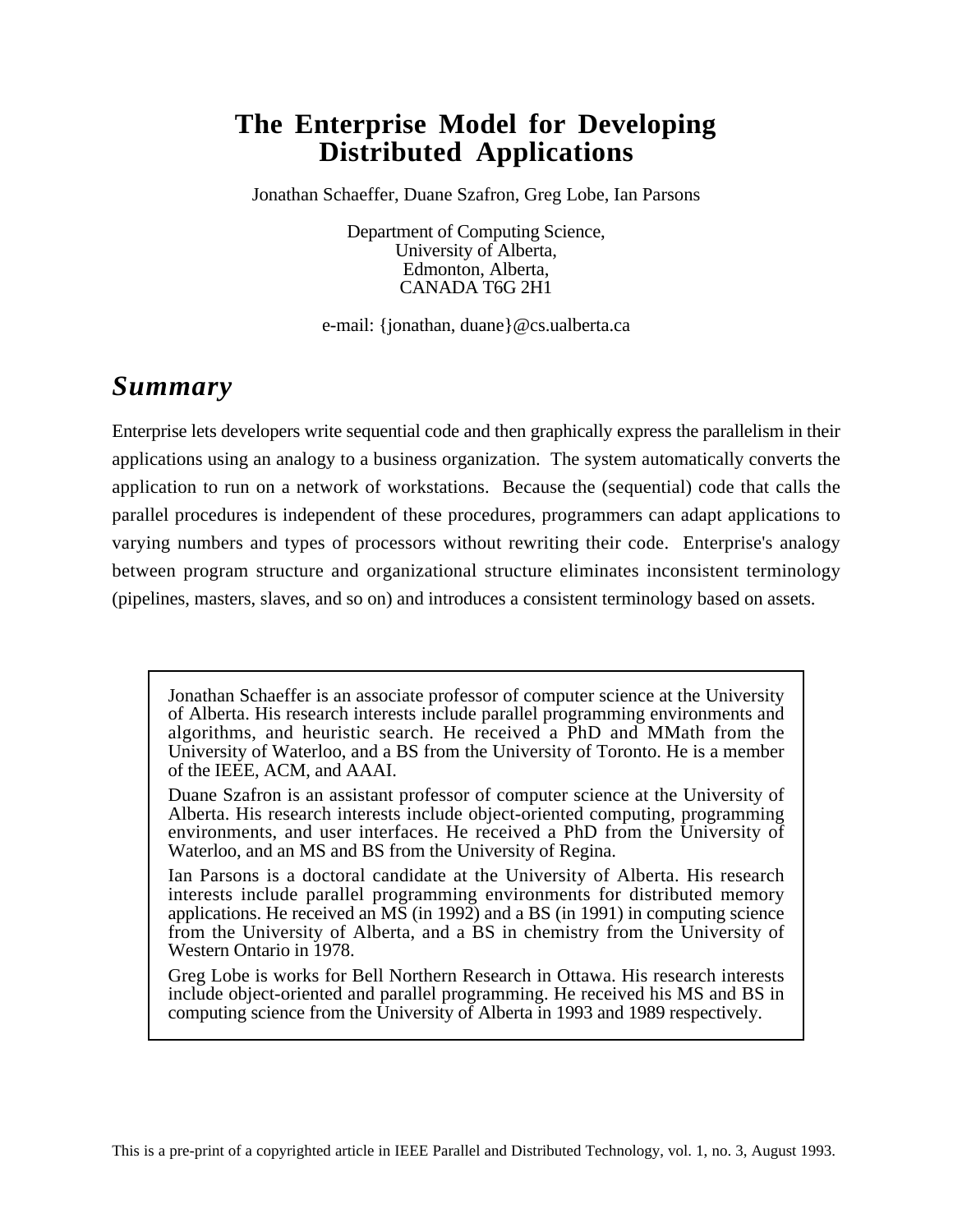## *Introduction*

Designing, implementing, and testing distributed software is considerably more difficult than for comparable sequential software. There are efficient parallel algorithms for a large class of problems, but finding the right one can be only a small part of the implementation cost. Writing distributed software is also complicated by problems not found in the sequential environment, including synchronization, deadlock, communication, fault tolerance, heterogeneous computers and operating systems, and the complexity of debugging and testing programs that may be nondeterministic due to concurrent execution.

Harnessing the power of a network of machines poses additional problems: The available processors available and their capabilities can vary from one execution to another; high communication costs can restrict the types of parallelism that can be implemented efficiently, and many developers do not want to become experts in networking or low-level communication protocols to gain the advantages of an application's potential parallelism. A few systems account for these problems, but programmers also need a system that can produce distributed software quickly, economically and reliably. The system must help developers bridge the complexity gap between distributed and sequential software without extensive training.

Our system — Enterprise — is a programming environment for designing, coding, debugging, testing, monitoring, profiling, and executing programs for distributed hardware. Developers using Enterprise do not deal with low-level programming details such as marshalling data, sending/receiving messages, and synchronization. Instead, they write their programs in C, augmented by new semantics that allow procedure calls to be executed in parallel. Enterprise automatically inserts the necessary code for communication and synchronization.

However, Enterprise does not choose the type of parallelism to apply. The developer is often the best judge of how parallelism can be exploited in a particular application, so Enterprise lets the programmer draw a diagram of the parallelism using a familiar analogy that is inherently parallel: a business organization, or enterprise, which divides large tasks into smaller tasks and allocates *assets* to perform those tasks. These assets correspond to techniques used in most large-grained parallel programs — pipelines, master/slave processes, divide-and-conquer, and so on — and the number and kinds of assets used determine the amount of parallelism. For example, an individual performs a task sequentially, but four individuals can perform four similar tasks concurrently. A department can subdivide a task among components that can then perform the subtasks concurrently. An assembly or processing line can start a second task as soon as the first component of that line has passed the first task to the second component.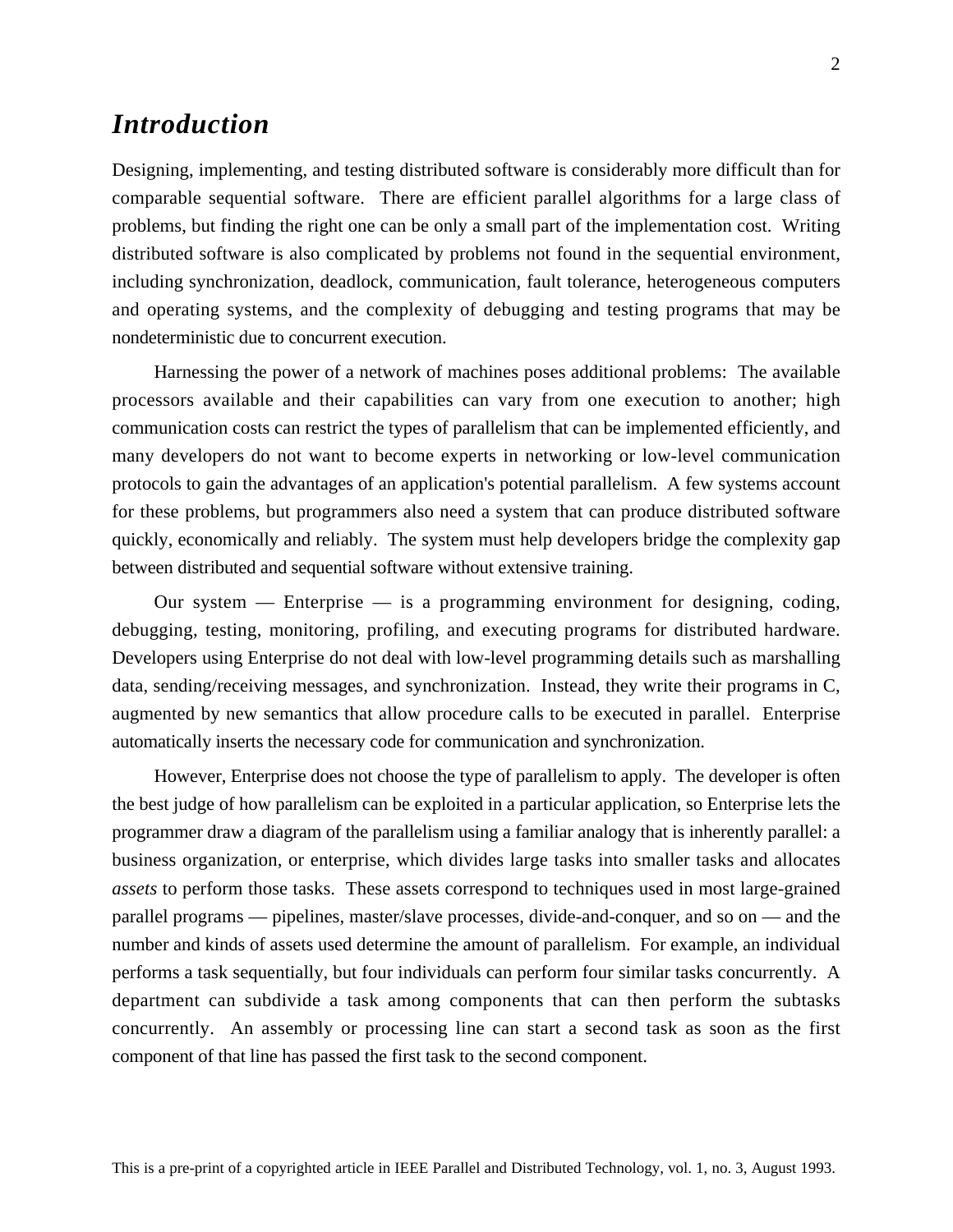Most parallel/distributed computing tools require the developer to draw communication graphs in which nodes (processes) are connected by arcs (communications paths). In Enterprise, a programmer constructs an organization chart from the top down, expanding assets to explore the application's hierarchical structure, and transforming assets from one type to another to specify how they communicate with their neighbors.

Based on the organization chart, Enterprise inserts parallel constructs and communications protocols into the code, compiles the routines, assigns processes to processors, establishes the necessary connections, launches the processes, executes the program, and (when desired) logs events for performance monitoring and debugging. Because the (sequential) code that calls the parallel procedures is independent of those procedures (although the code generated by Enterprise certainly is not), programmers can adapt applications to varying numbers and types of processors without rewriting their code. Thus, they can experiment with different kinds of parallelism, construct recurring parallel structures more easily, generate code more quickly, and reduce errors.

Enterprise supports load balancing and the dynamic distribution of work in environments with changing resources. Although it does not support arbitrarily structured parallel programs, for many applications it relieves users from the tedious details of distributed communication, letting them concentrate on algorithm development. Enterprise currently runs on a network of workstations (because those are the resources available to us), but there is nothing in the programming model that precludes its application on parallel multiprocessor architectures.

# *The programming model*

Enterprise's model consists of two components: the programming component defines the semantics of the source code, while the metaprogramming component defines the parallelism of the program using an asset graph. Using the business organization analogy, the programming component defines the role of each individual in the organization, and the metaprogramming component defines how the individuals interact.

The programming component defines a program as a collection of interacting modules. Each module contains an *entry procedure* that other modules can call, and *internal procedures* that can be called only by other procedures in that module. This is similar to programming with encapsulation, which provides well-defined ways to manipulate data structures while hiding the implementation details from the programmer. Code executes sequentially within a module, so a sequential program consists of a single module whose entry procedure is the main program. Since modules may execute on different processors with no shared memory, no common variables are allowed.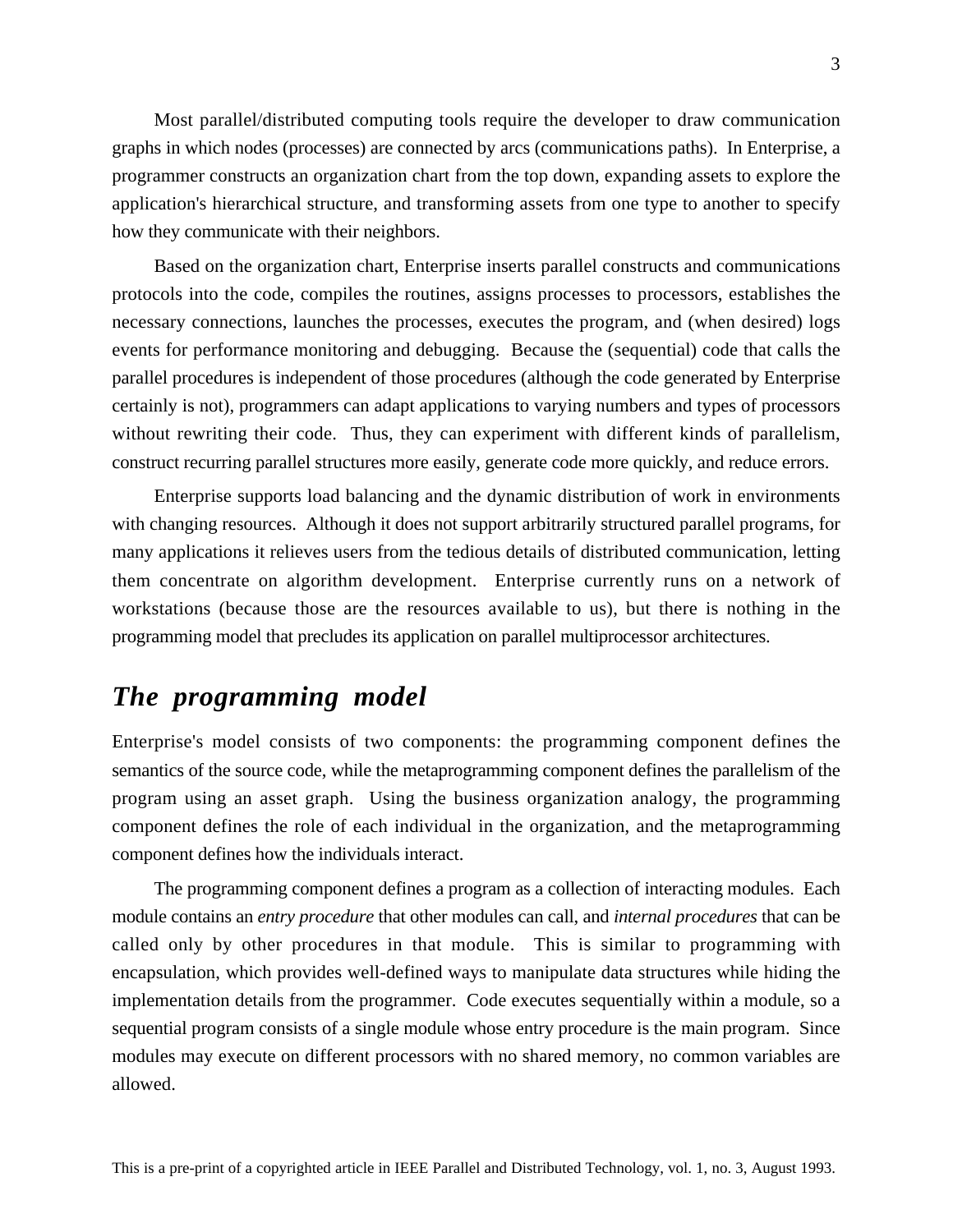The way in which modules interact determines a program's parallelism. A developer specifies that interaction in two ways:

- Module *calls* define a module's identity, the information passed to it, and the information it returns. These are defined in the source code (in the programming component).
- A module's *role* defines the kind of parallelism it uses when invoked. These are defined in the asset graph (in the metaprogramming component).

Although the two components are related, they can often be edited independently. A programmer can modify the metaprogram (asset graph) to specify different parallelism for the same program (source code), or modify the program to some extent without changing the metaprogram's structure.

### *Programming semantics*

In a sequential program, procedures communicate using procedure calls: Procedure A contains a call to procedure B that includes a list of arguments. When it makes the call, A blocks (suspends execution) and B activates. When B has finished, it communicates its results to A via side effects to the arguments, or by returning a value if the procedure is a function.

Conceptually, the only difference between an Enterprise module and a sequential function or procedure is the parallelism. Module calls have the same syntax as procedure calls, but we differentiate between module calls that return a result *(f-calls)* and those that do not return a result either explicitly or by side effect *(p-calls)*. Module A does not block when it makes a p-call to module B. However, if A makes an f-call to B and tries to use the result before B has returned it, then A does block. For example, when the code

```
B(Data);
/*some other code*/
```
executes on A, the module packages the argument of B, Data, into a p-call, sends it to module B (somewhere on the network), and continues executing. A needs no result from B. This is *purely asynchronous* parallelism.

Now consider code that requires an f-call:

```
Result = B(Data);/*some other code*/
Value = Result + 1;
```
The module packages the argument as before and sends a message on the network to B, but if A tries to access Result to calculate Value, and B has not yet completed execution, then A blocks until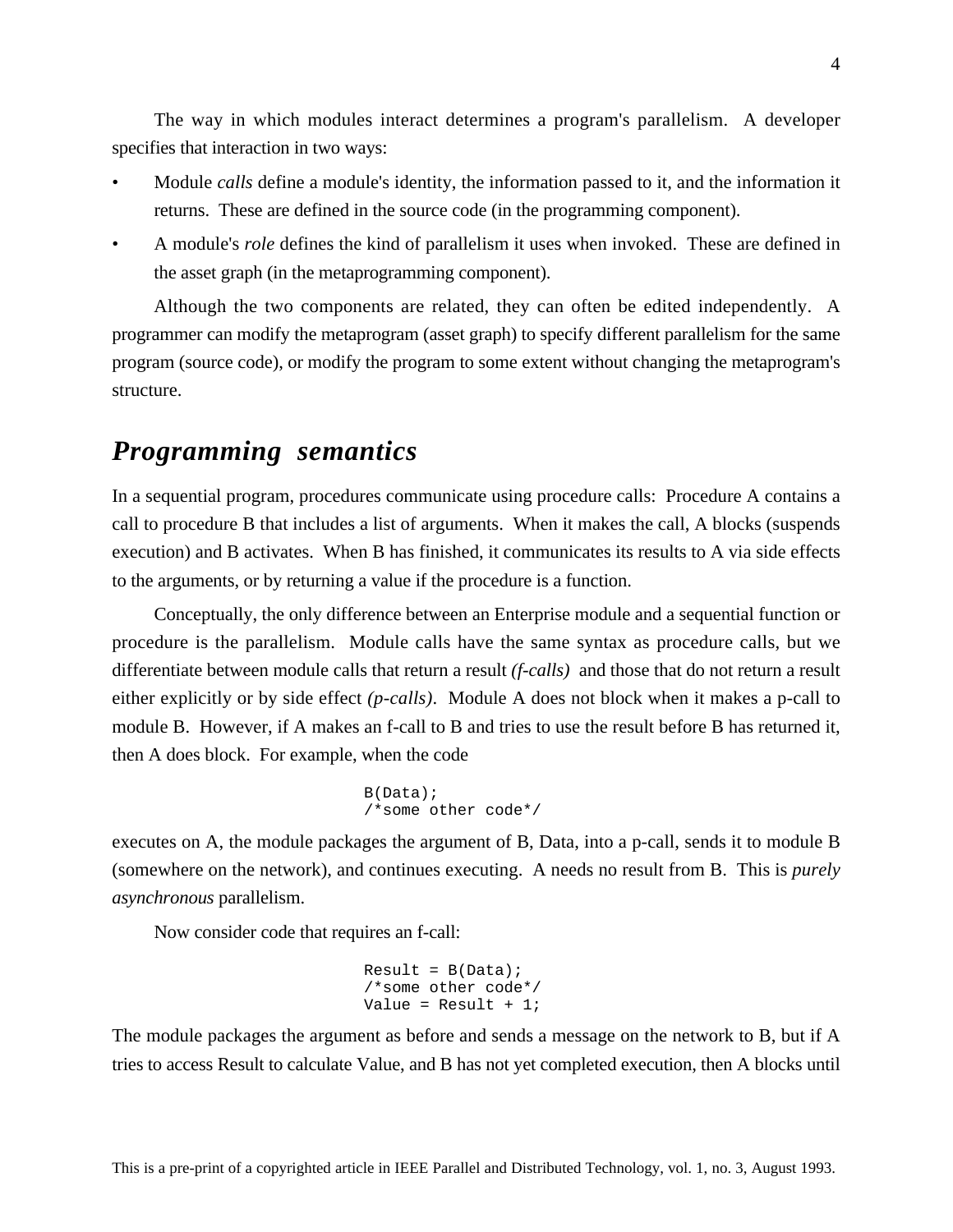B returns the Result. This concept is similar to *futures* in object-oriented programming1. We call this deferred synchronization a *lazy synchronous* call.

Enterprise modules accept any scalar parameters such as integers and characters, as well as structures. Arrays and pointers are also valid parameters, but they must be immediately followed by a size parameter that specifies the number of elements to be passed. (unnecessary in sequential C). We included this restriction because we cannot always statically determine the size of an array parameter. This feature lets modules pass dynamic arrays and subarrays.

Enterprise uses three macros for parameter passing, similar to those in Concert/ $C^2$ .

- In () specifies that a parameter should be sent from A to B, but not returned.
- Out () specifies a parameter, with no initial value, that B sets and returns to A.
- InOut () copies the parameter from A to B on the call, and copies its value back from B to A on the return.

A module blocks if it accesses the value of an Out or InOut parameter that has not yet been returned. For example, the code

```
int Data[100], Result;
. . .
Result = B(\&Data[60], InOut(10)) ;
/*some other code*/
Value = Data[65] + 1;
```
sends elements 60..69 of Data to B. When module B finishes executing, it copies 10 elements back to module A, overwriting Data locations 60..69. Module A will block when it accesses Data[65] if the call to module B has not yet returned.

If no parameter specification is included, Enterprise uses In as the default, making the programmer more aware of the overhead of returning data through side effects. (Sequential C programs pass arrays by reference, so InOut is their default). Since the Out and InOut parameters cause side effects, they can be considered part of a function's return value. In the above example, if module A accessed Data[65], it must block until module B returns, just as for the result of the call. Procedure calls with Out or InOut parameters actually return results, albeit by side effect, and are therefore really function calls. Purely asynchronous calls cannot return a result and must have only In parameters.

Although lazy synchronous calls provide greater opportunities for concurrency than synchronous calls, we can often gain more concurrency by further relaxing the synchronization of function calls. This is possible when the order in which a module returns is irrelevant. In the code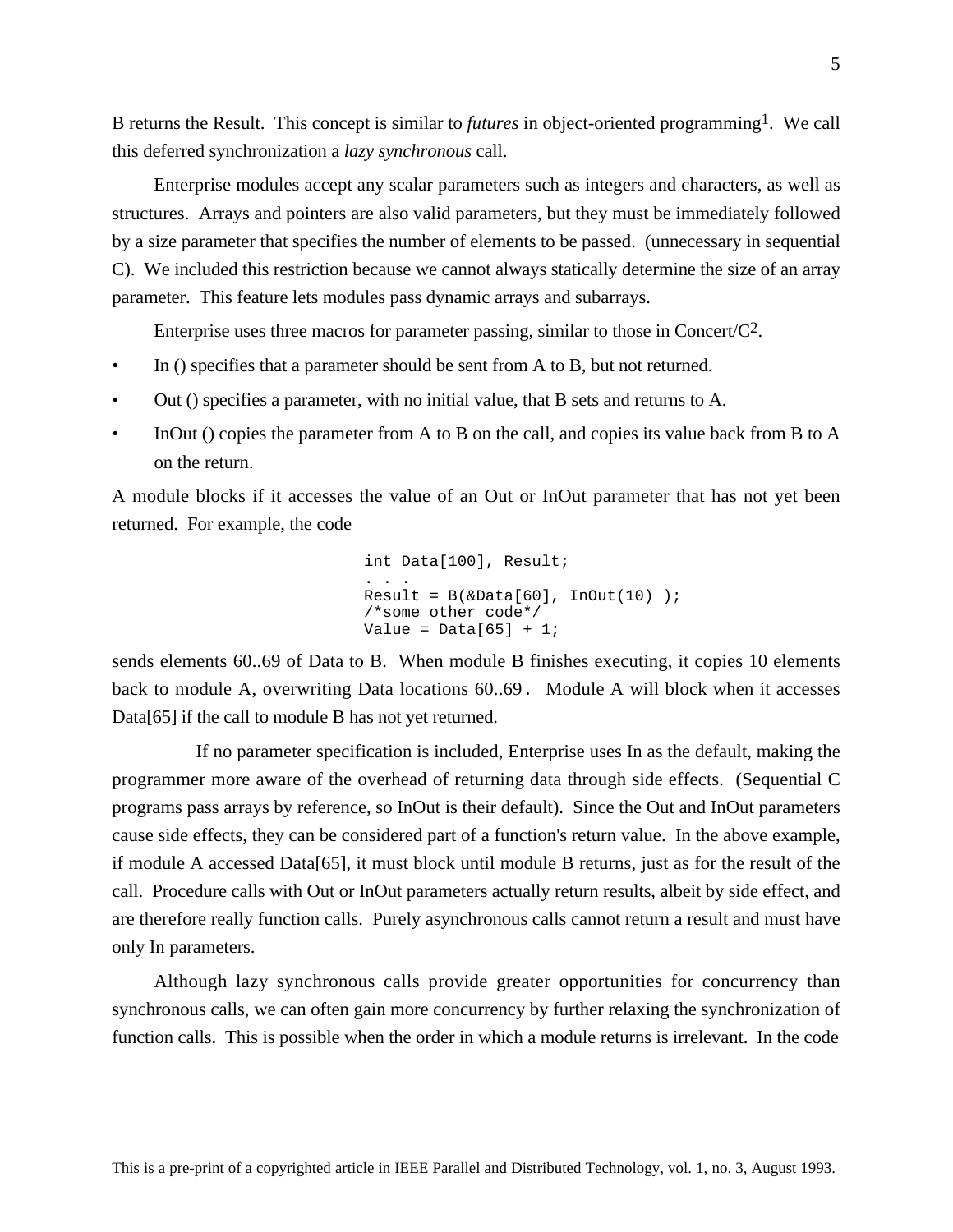```
int Data[100], Result[100], Sum;
. . .
for( i = 0; i < 100; i++ )
    Result[i] = B( Data[i]);
Sum = 0;for( i = 0; i < 100; i++ )
      Sum = Sum + Result[i];
```
when the statement in the second loop is executed, the module may have to block and wait for Result[0]. However, other results may have already been returned, say Result[1] and Result[4]. Since the value of Sum is independent of the order of summation of the results, we could obtain more concurrency by using Result[1] or Result[4] in place of Result[0], and Result[0] later in place of another result.

To increase concurrency, Enterprise lets the programmer specify whether a module is *ordered* or *unordered*. If it is unordered, its return values are consumed in the order they return, not the order in which they are referenced. For example, if the B module were unordered, then the reference to Result[0] in the second loop would refer to the first value returned by module B, even though it might not be Result[0]. Eventually all results are added and the value of Sum is the same as if the second loop had waited for the results in order. A module's order attribute (ordered or unordered) is part of its role; the user specifies it using the graphical user interface, independent of the module code.

Two other noteworthy subtleties in the programming semantics are aliasing and I/O. Currently, Enterprise does not support aliasing of returned values (the cost of detecting them may be prohibitive). That is, if there is an aliased reference to a variable that has not yet been returned, Enterprise will not block when a module refers to that alias. Enterprise also assumes the existence of a global file system (such as Network File System) and provides no special concurrency control mechanisms for file I/O.

### *Metaprogramming semantics*

Enterprise's analogy between program structure and organizational structure eliminates inconsistent terminology (pipelines, masters, slaves, and so on) and introduces a consistent terminology based on assets. Figure 1 shows the assets Enterprise supports and their icons.

An *enterprise* represents a program and is analogous to an organization. Every enterprise asset contains a single component — an *individual* asset, by default — but a developer can transform it into a line, department, or division. When Enterprise starts, the interface shows a single enterprise asset, which the developer can name and expand to reveal the individual asset inside.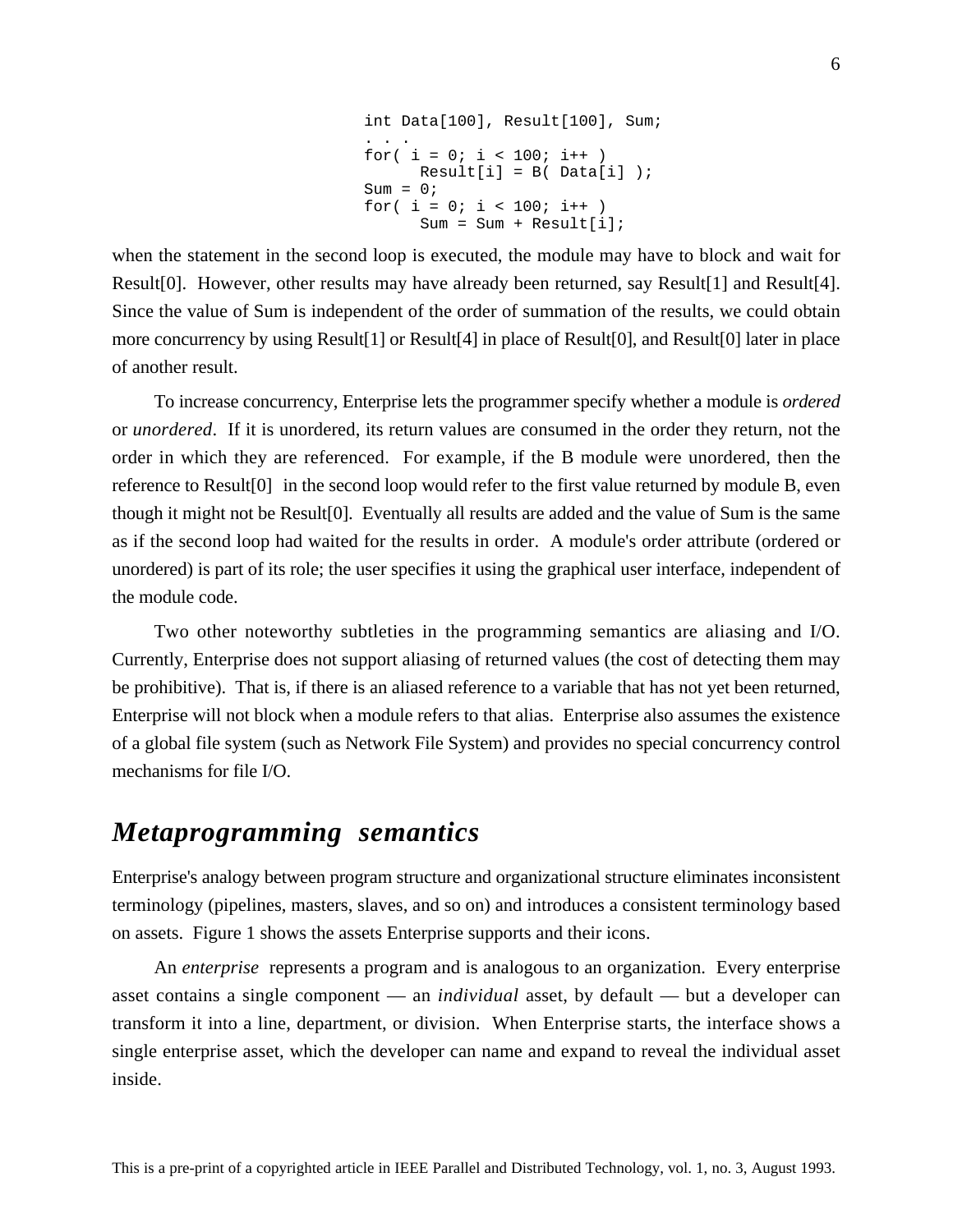

Figure 1. Enterprise asset icons.

An *individual* is analogous to a person in an organization. It does not contain any other assets; in terms of Enterprise's programming component, it represents a module that contains no other modules. An individual has source code and a unique name, which it shares with the module it represents. When an individual's module is called, it executes its sequential code to completion. Any subsequent call to that individual must wait until the previous call is finished. If a developer entered all the code for a program into a single individual, the program would execute sequentially.

A *line* is analogous to an assembly or processing line (it is usually called a *pipeline* in the literature). It contains a fixed number of heterogeneous assets in a specified order. The assets in a line are not necessarily individuals. A line could contain individuals, departments, divisions, and other lines.

Each asset in the line refines the work of the previous one and contains a call to the next. For example, a line might consist of an individual that takes an order, a department that fills it, and an individual that addresses the package and mails it. The first asset in a line is a *receptionist*. A subsequent call to the line waits only until the receptionist has finished its subtask for the previous call, not until the entire line is finished.

A *department* is analogous to a department in an organization: It contains a fixed number of heterogeneous assets and a receptionist that directs all incoming communications to the appropriate assets.

A *division* contains a hierarchical collection of identical assets among which work is distributed. Developers can use divisions to parallelize divide-and-conquer computations. When created, a division contains a receptionist and a *representative*, which represents the recursive call that the receptionist makes to the division itself. Divisions are the only recursive assets in Enterprise. Programmers can increase a division's breadth by *replicating* the representative (discussed below), or add a level to the recursion's depth by replacing the representative with a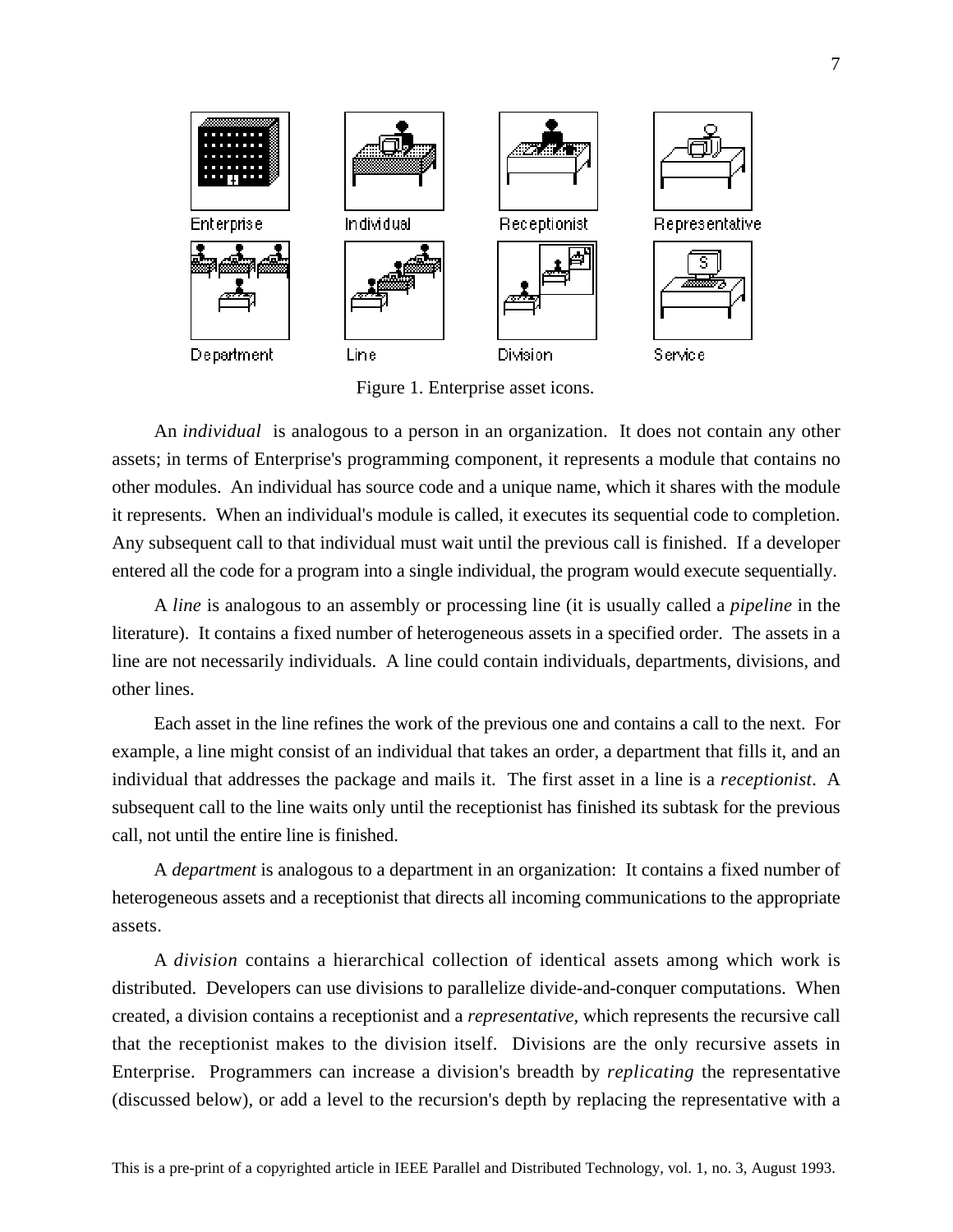division. The new division will also contain a receptionist and a representative. The tree's breadth at any level is determined by the replication factor (breadth) of the representative or division it contains. This approach lets developers specify arbitrary fan-out at each division level.

A *service* asset is analogous to any asset in an organization that is not consumed by use and whose order of use is not significant. It contains no other assets. For example, a clock on the wall and a counter that records the total number of vehicles that have passed through several service lanes are services. Any other asset can call a service.

#### **REPLICATING ASSETS**

Developers can replicate assets so that more than one process can simultaneously execute the code for the same asset. The programmer specifies a minimum and maximum (possibly unbounded) replication factor, and Enterprise dynamically creates as many processes as possible, one asset per processor, up to the maximum. Users can explicitly replicate all assets except receptionists and enterprises. A receptionist cannot be explicitly replicated because it is the entry point for a composite asset (a line, department, or division). However, since an asset that contains a receptionist can be replicated, receptionists can be implicitly replicated. Replicated assets may be ordered (default) or unordered. If an asset is unordered, a reference to its return value will receive the first value returned from a copy of that asset.

#### **AN EXAMPLE LINE**

Let's consider an animation program that executes a loop for each frame. The procedure Model constructs a model for the frame and calls the PolyConv procedure to convert the model to polygons and render it. The last task in PolyConv is a call to Split, which does the final rendering. The program does not need to wait until PolyConv completes the first frame to start processing the second frame. Similarly, PolyConv does not need to wait for Split. In other words, the program could be regarded as three modules in a line.

We could model this by transforming the default individual asset into a line of three individuals (Model, PolyConv, and Split) and entering the appropriate code for each. Since Model is the first individual in the line, it is actually a receptionist. Figure 2 shows the program design: An expanded enterprise asset (with a double-line border) contains an expanded line asset (with a dashed-line border), which in turn contains the three individuals. Figure 2 also shows a code editor for the PolyConv asset. (Enterprise uses the host windowing system. The figures here show the Macintosh implementation. Displays look slightly different in X Windows).

If we selected the Compile option in the user interface (not shown), Enterprise would insert code to handle the distributed computation, compile the program, and report any compilation errors in a window. If we then selected Run, Enterprise would allocate three processors, one for each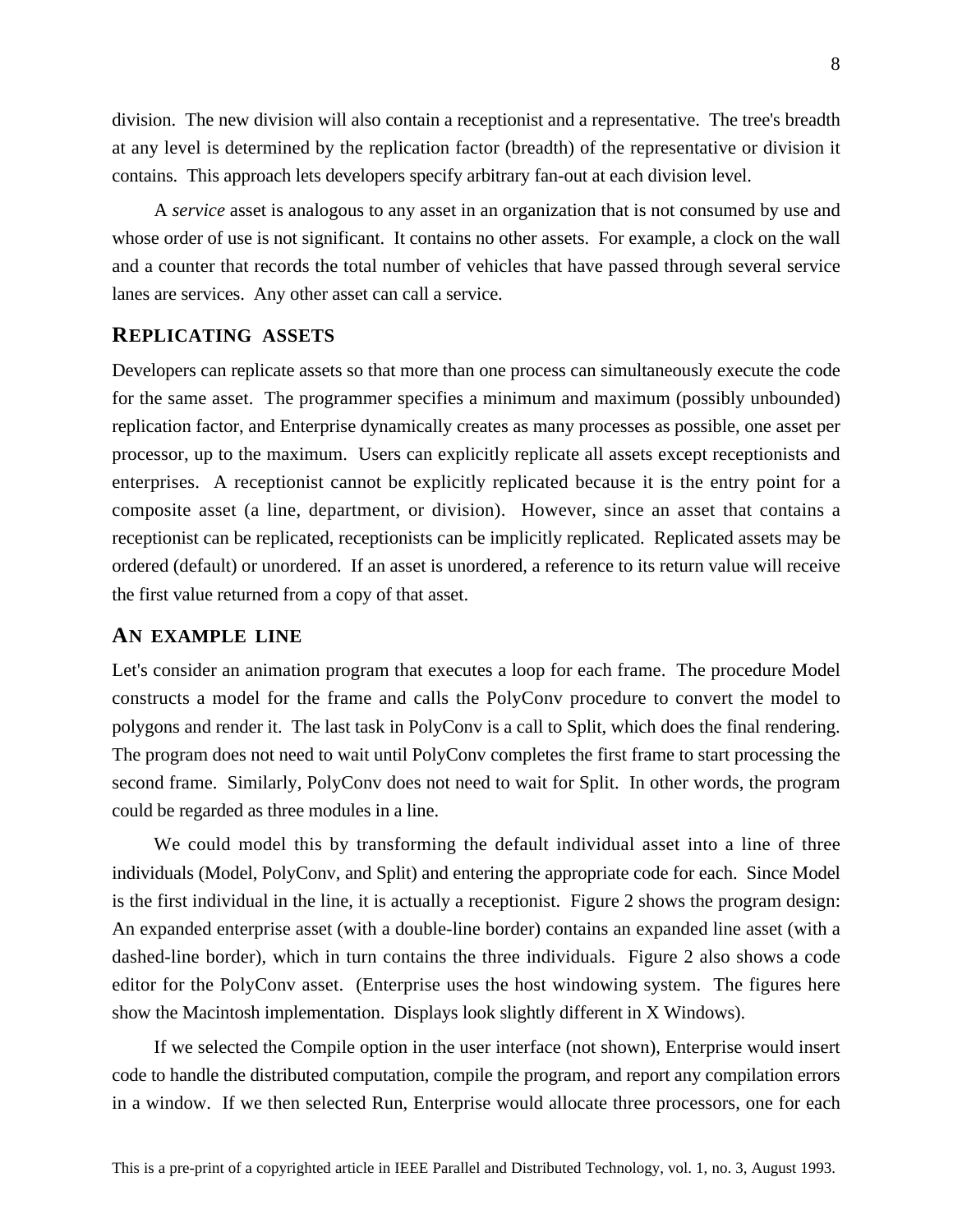individual in the line. In this example, we obtained a 1.7-fold speedup by using a line running on three processors instead of a single individual asset (a sequential program). All timings are subject to large variations, depending on the number of available processors and the network traffic; we did the timings on a quiet network.



Figure 2. A parallel design for the Animation program.

Now let's see how metaprogramming lets us try alternate forms of parallelism without changing the C source code. Let's replicate the Split asset so that multiple processes can execute multiple calls concurrently. PolyConv's call to Split initiates a process; if PolyConv makes a subsequent call to Split before the first call is done, a second process is initiated (if there is an available machine). Replication is dynamic, using as many processors as are available on the network, subject to the user specified lower and upper bounds.

Replicating Split using eight processors results in as much as a 5.7-fold speed-up compared with the sequential program, depending on network conditions when the program is run. Replicating PolyConv resulted in a 6.0-fold speedup (using additional processors), which implies that Split is the real bottleneck in the program. That is, an individual PolyConv can almost keep up with its calls from Model, but an individual Split cannot keep up with its calls from PolyConv.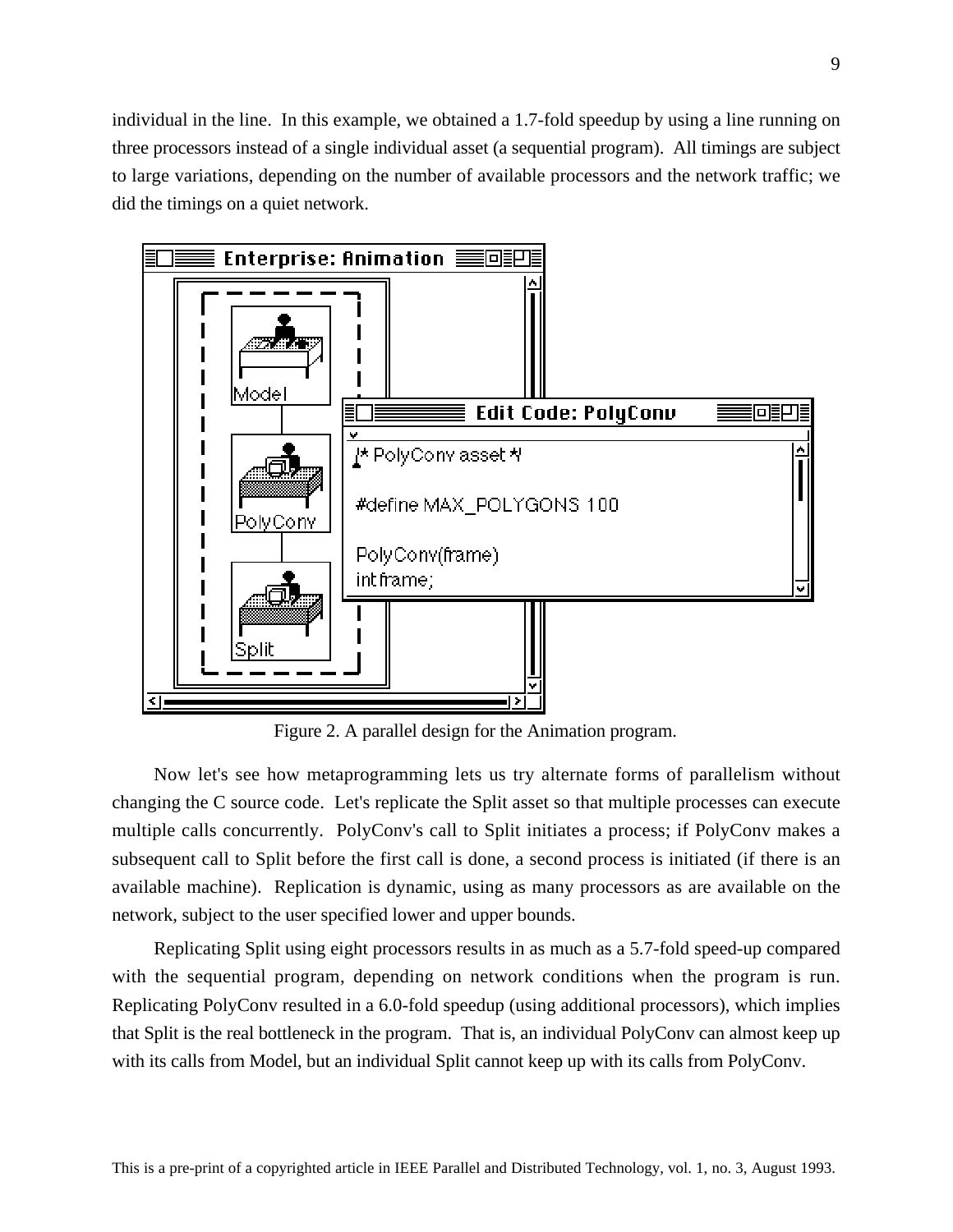Finally, the C code for the Split asset contains two local procedure calls, HiddenSurface and AntiAlias. We could transform the Split asset into a line that contains one local procedure call to HiddenSurface, which in turn contains an asset call to AntiAlias. We would have to move the code for AntiAlias from the Split asset to the AntiAlias asset, but we would not need to edit it. Figure 3 shows this modified design, with the Split asset replicated. In fact, this modification did not improve performance because of the small granularity of the operations. However, the fact that such modifications can be made quickly in Enterprise encourages users to tune for performance by experimenting with many types of parallelism.



Figure 3. Animation program.

#### **AN EXAMPLE DEPARTMENT**

Now consider code that solves a series of linear equations represented by matrices and writes the solution to disk. Depending on the property of the matrices, one of three procedures is selected: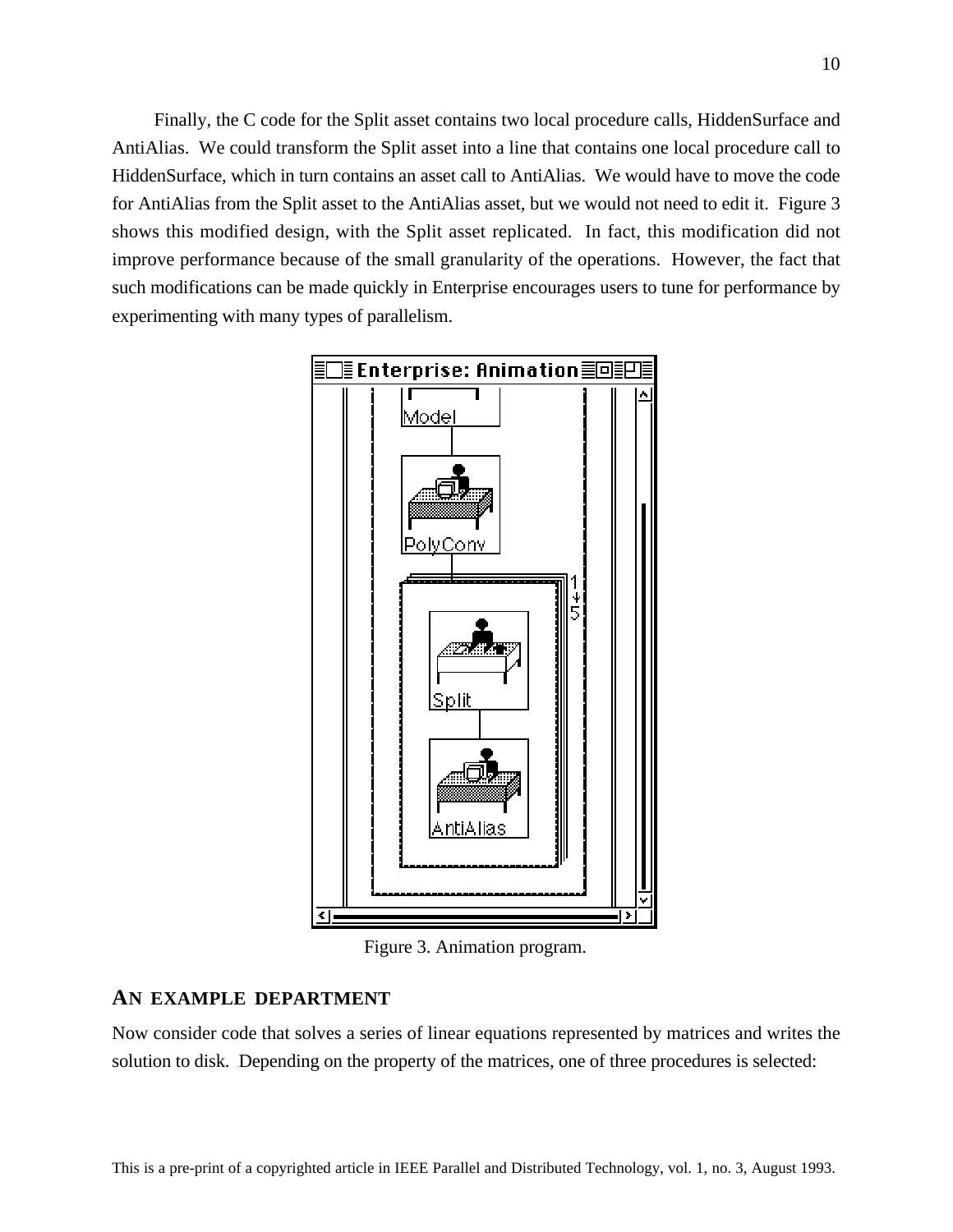```
SolveLinear()
\left\{ \right.Matrix * m;
  int Property, NumElements;
   . . .
  for(i ; ){
         m = GetMatrix( &NumElements );
         if( m == NULL )break;
         Property = MatrixProperty( m, NumElements );
         if( Property == SPARSE )
               SolveSparse( m, NumElements );
         else if( Property == Tri_Diagonal )
              SolveTri(m, NumElements);
         else SolveGauss( m, NumElements );
   }
}
```
Here are three Enterprise solutions to this problem:

- (1) We can enter the code as an individual, SolveLinear, with local procedure calls. Enterprise compiles this and runs it sequentially.
- (2) We can transform SolveLinear into a department asset containing the individuals SolveSparse, SolveTri, and SolveGauss. When a call is made to one of these procedures, say SolveSparse, execution continues. Since the Solve routines do not have return values or Out/InOut parameters, they are p-calls and do not block when there is a subsequent reference to any of their parameters. In the next loop iteration, if SolveTri is called, it executes concurrently with SolveSparse. However, if a subsequent iteration calls SolveSparse again, the second message waits until the outstanding call has completed.
- (3) To reduce the time spent waiting, we can replicate SolveSparse, SolveTri, and SolveGauss with no maximum replication factor, then Enterprise assigns all the available processors dynamically to maximize the concurrency.

Whether this code is executed as an individual, a department of individuals, or a department of replicated individuals, the developer changes only the diagram, not the source code.

### *The current implementation*

Enterprise's architecture consists of a graphical user interface, a precompiler, and an execution manager. The interface lets the programmer create asset graphs and enter source code. We implemented it in Smalltalk-80 to run as a Unix process on workstations<sup>3</sup>. The interface produces a text-file representation of the asset graph that is then used by the precompiler and the execution manager. When the user selects the Compile and Run operations, the precompiler and execution manager start as Unix processes from within the user interface.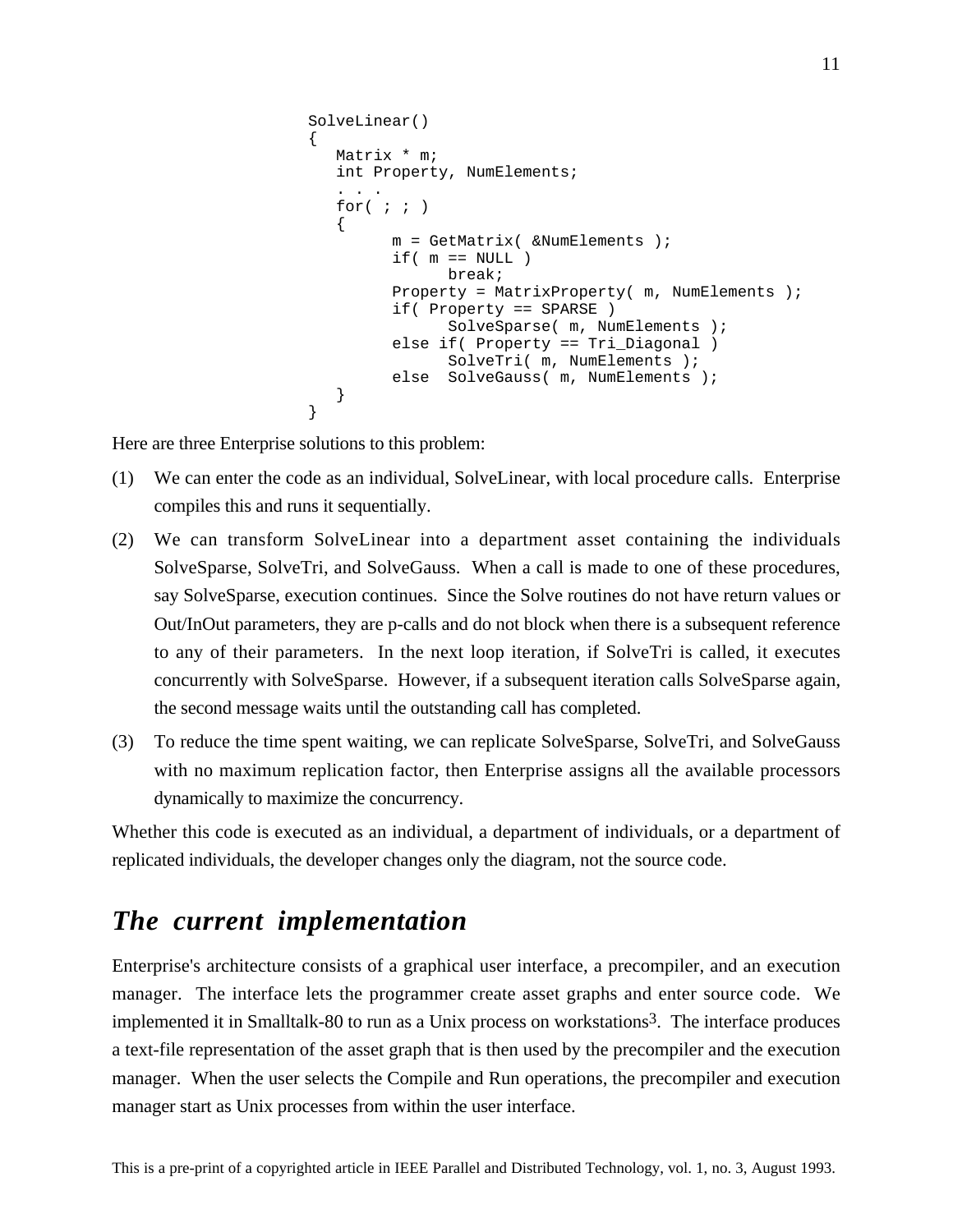The precompiler is based on the Gnu C compiler gcc. It first reads the graph file and then makes two passes through the source code to find the asset calls and the futures, thereby determining where to insert communication and synchronization system calls. The precompiler checks for consistency between the aseset calls in the user code and the graph file, and it reports any inconsistencies to the user. A conventional C compiler then does the final compilation.

When Enterprise executes an application, the execution manager creates a process for each asset, establishes the communication links between them, and then monitors the system, detecting idle and busy machines. For replicated assets, it allocates one process, called an *asset manager*, to manage all calls to that asset, and allocates one process for each replica. The asset manager routes calls to idle replicas and queues calls when all replicas are busy. It also maintains contact with the execution manager to take advantage of new processors as they become available.

The Enterprise runtime library can use any one of three message-passing kernels for its lowlevel communications: Isis,<sup>4</sup> the Parallel Virtual Machine  $(PVM)$ ,<sup>5</sup> and the Network Multiprocessor (NMP).<sup>6</sup> Each provides a high-level set of function calls to handle process creation and termination, communication, and synchronization. In addition, Isis provides a limited degree of fault tolerance and PVM provides support for a network of heterogeneous computers. NMP is a "friendly" interface to sockets that provides high performance. However, none of these kernels provides *all* the features we would like for Enterprise.7.

A smaller user community is testing an alpha version of Enterprise on a homogeneous network of Sun workstations. Enterprise currently supports hardware heterogeneity only to the extent provided by the underlying message-passing kernel, such as PVM. The alpha version lets users animate computations (in replay mode) and inspect message contents for performance monitoring and debugging.3

#### **AN EXAMPLE DIVISION**

Let's see what this implementation does with the sequential code for a Mergesort routine:

```
Mergesort( Data, Size )
int * Data, Size;
{
      int Mid = Size / 2iif( Size > 1 ) {
            Mergesort( &Data[0] , Mid );
            Mergesort( &Data[Mid], Size - Mid );
            Merge( Data, Size );
      }
}
```
The algorithm's divide-and-conquer nature makes a division the obvious asset choice. The calls to Mergesort modify the Data array by side effect. Since the values of Data must be passed to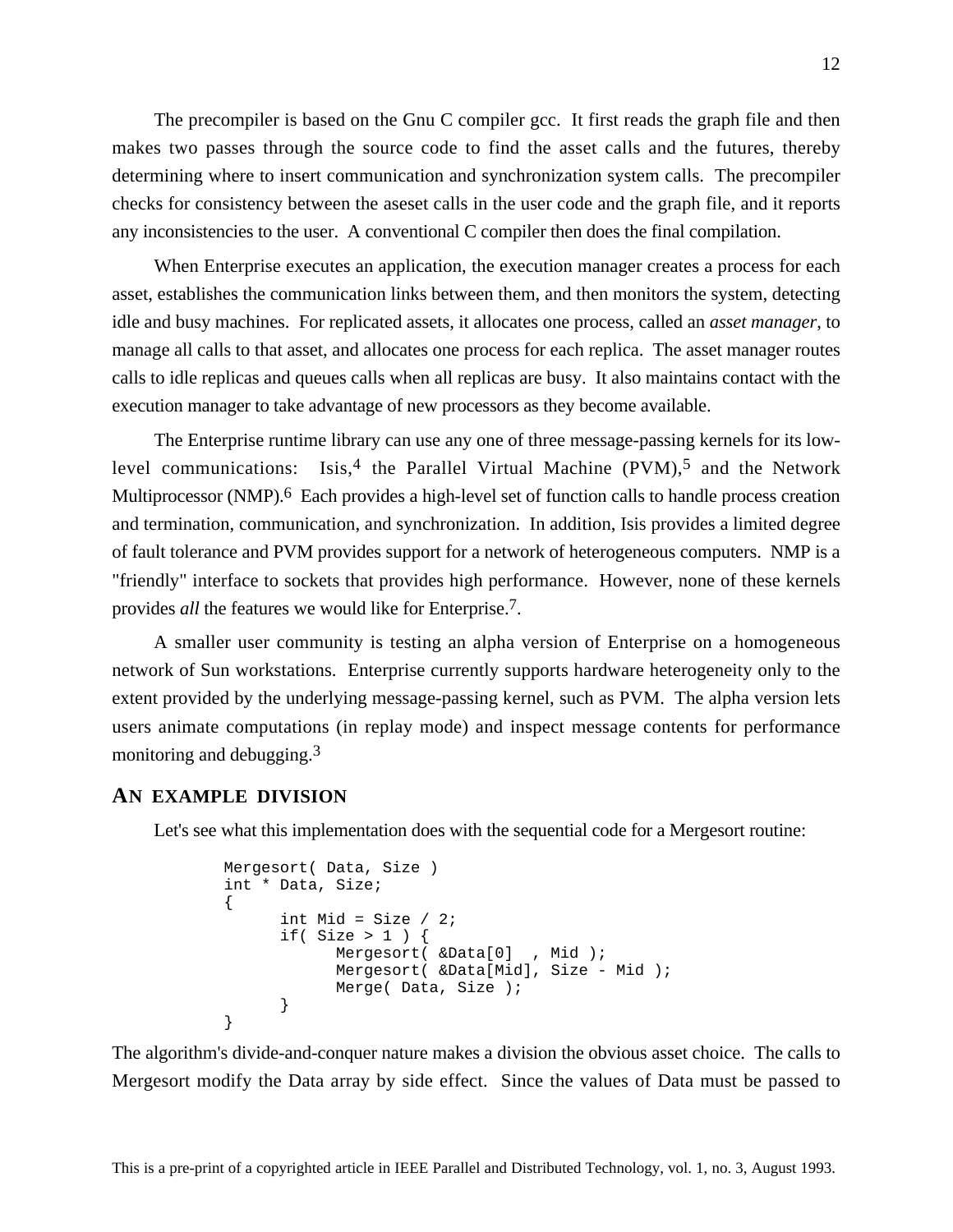Mergesort and the modified values returned, we must alter the sequential code to make this InOut relationship explicit:

```
Mergesort( &Data[0] , InOut(Mid) );
Mergesort( &Data[Mid], InOut(Size - Mid) );
```
We can take the individual asset Mergesort and convert it into a division. For this example, the obvious choice for the breadth is 2 (but we can choose any size). This choice would result in three Mergesort processes — a parent and two children. If the sort is large, we might transform each child from an individual to a division as well. Figure 4 shows such a division of divisions, each of breadth 2. (When the minimum and maximum replication factors are the same, Enterprise displays the common value).



Figure 4. Mergesort program.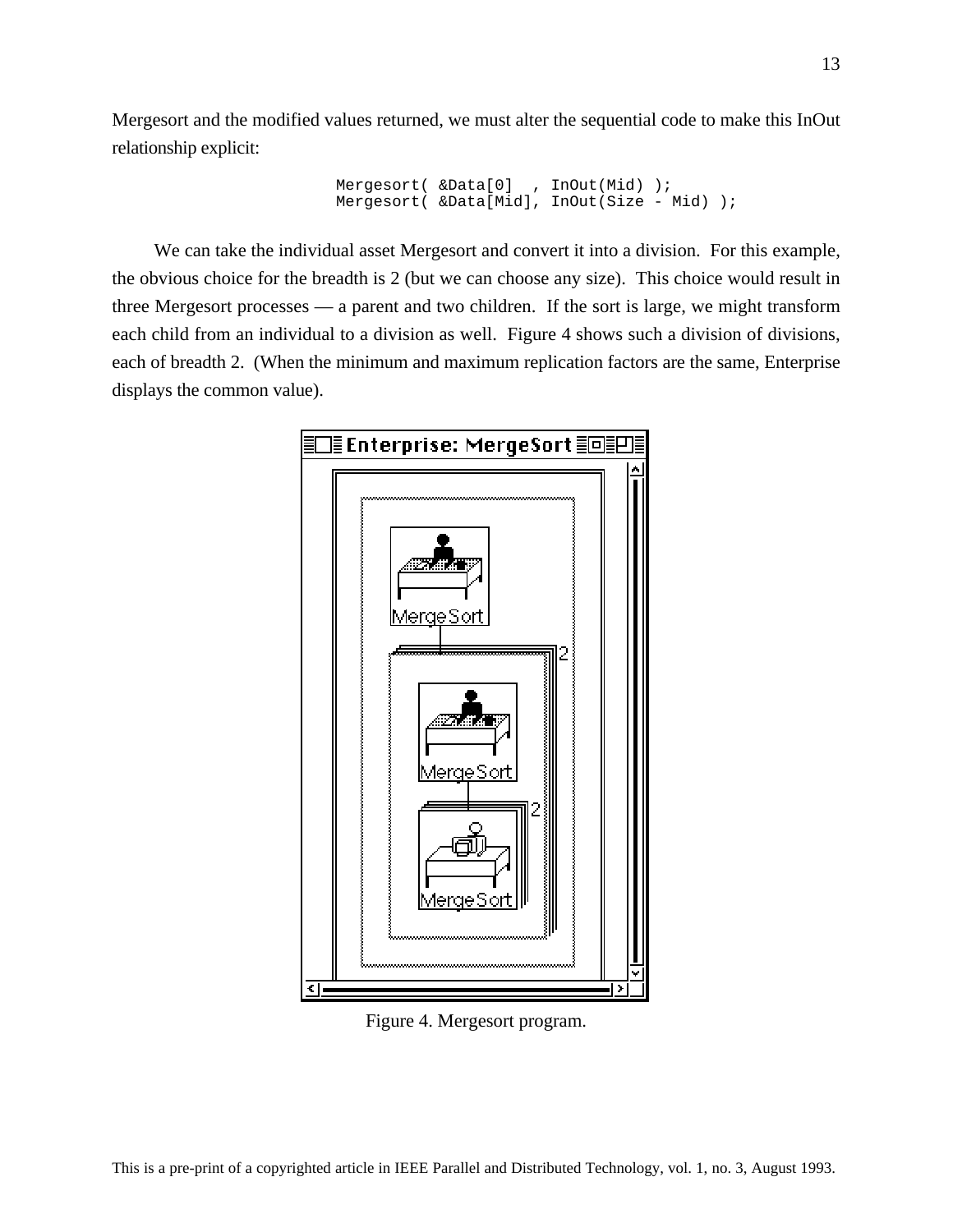The first call to Mergesort divides the list in half and sends each part to a different process. The processes in turn divide the list and pass the parts to their children. These processes have no children, so the subsequent recursive calls are done sequentially.

In a division, Enterprise inserts code that permits both parallel and sequential recursive calls. Thus, we can change the division's breadth and depth without changing the asset code. Figure 5 shows what Enterprise does to the sequential Mergesort code to make it run in parallel. The code inserted by Enterprise is bold; we have edited it for brevity.

```
char * _ENT_Mergesort( msg )
  char * msg;
  {
        int * data, size;
        /* Get the parameters to the function from a message */
        _ENT_UnpackMessage_MergeSort( msg, &data, &size );
        Mergesort( data, size );
        _ENT_PackMessage_MergeSort( msg, data, size );
        return( msg );
  }
  Mergesort( Data, Size )
  int * Data, Size;
  {
        int Mid = Size / 2iif( ssize > 1 ) {
             /* Asset call if process connected else sequential */
             if( _ENT_Child != NULL )
                   /* Pack parameters into message and send */
                   _ENT_SendCall_MergeSort( &Data[0], InOut(Mid),
                                              _ENT_NO_RETURNVALUE ) ;
             else Mergesort( &Data[0], InOut(Mid) );
             /* Asset call if process connected else sequential */
             if( _ENT_Child != NULL )
                   /* Pack parameters into message and send */
                   _ENT_SendCall_MergeSort( &Data[Mid], InOut(Size - Mid),
                                              _ENT_NO_RETURNVALUE ) ;
             else Mergesort( &Data[Mid], InOut(Size - Mid) );
             /* Future: wait for InOut parameter to return */
             if( _ENT_Child != NULL ) {
                   _ENT_Wait( &Data[0], Mid );
                   _ENT_Wait( &Data[Mid], Size - Mid );
             }
             Merge( Data, Size );
        }
  }
```
Figure 5. *Enterprise* code for Mergesort.

Figure 6 shows the processes that Enterprise creates for this example and their interconnections. All processes are connected to the execution manager (which coordinates the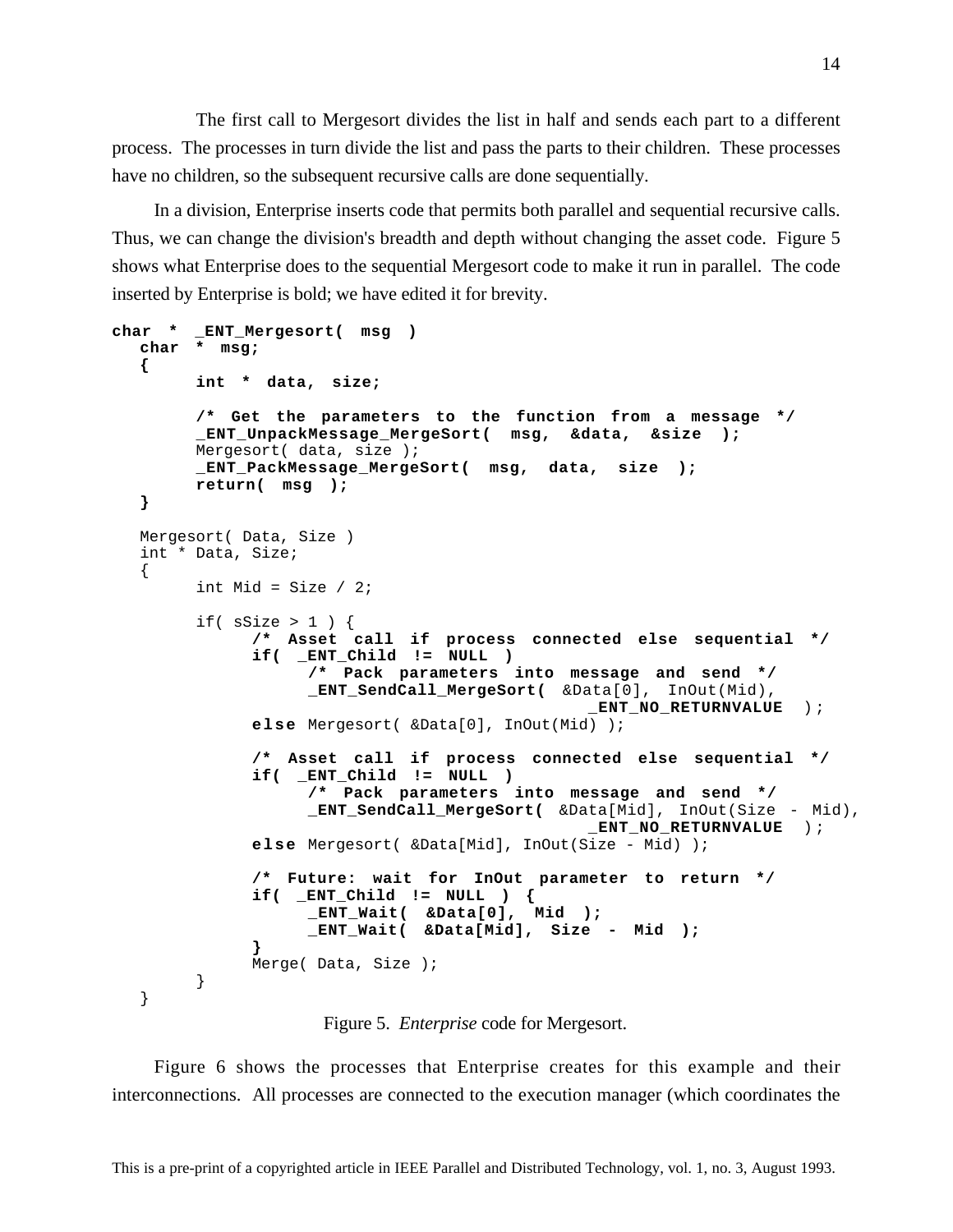activities on the machines) and the monitor manager (which reports to a graphical display so the user can view the computation's progress). In addition, each division's asset manager keeps track of which processes are busy or idle, and forwards work to the first available asset. For this example, a more efficient implementation would bypass the managers and hard code the connections, but this would reduce the system's flexibility. The managers support an arbitrary number of assets, so a developer can change the replication factor or specify unlimited breadth.



Figure 6. Process diagram for Mergesort (MS) example.

# *Programming in Enterprise*

We have implemented several nontrivial applications using Enterprise.<sup>7</sup> Let's compare Enterprise results with programs hand coded in PVM and Concert/C. Since Enterprise can be used with several communication packages, we'll note which one we used to obtain the results — for example, Enterprise (PVM) uses the PVM kernel. Although we concentrate here on performance, Enterprise compares favorably to other parallel programming systems based on other measures as well.<sup>8</sup>

#### **GAUSS-SEIDEL**

Gauss-Seidel is an iterative algorithm for solving families of linear equations. Given the equation  $Ax = b$ , where *A* is an  $N \times N$  matrix and *x* and *b* are  $N \times 1$  vectors, this algorithm solves for *x*. It starts with an initial value for *x* and then iterates, refining the solution vector until it converges. The parallel algorithm for finding *x* can operate asynchronously, with each processor responsible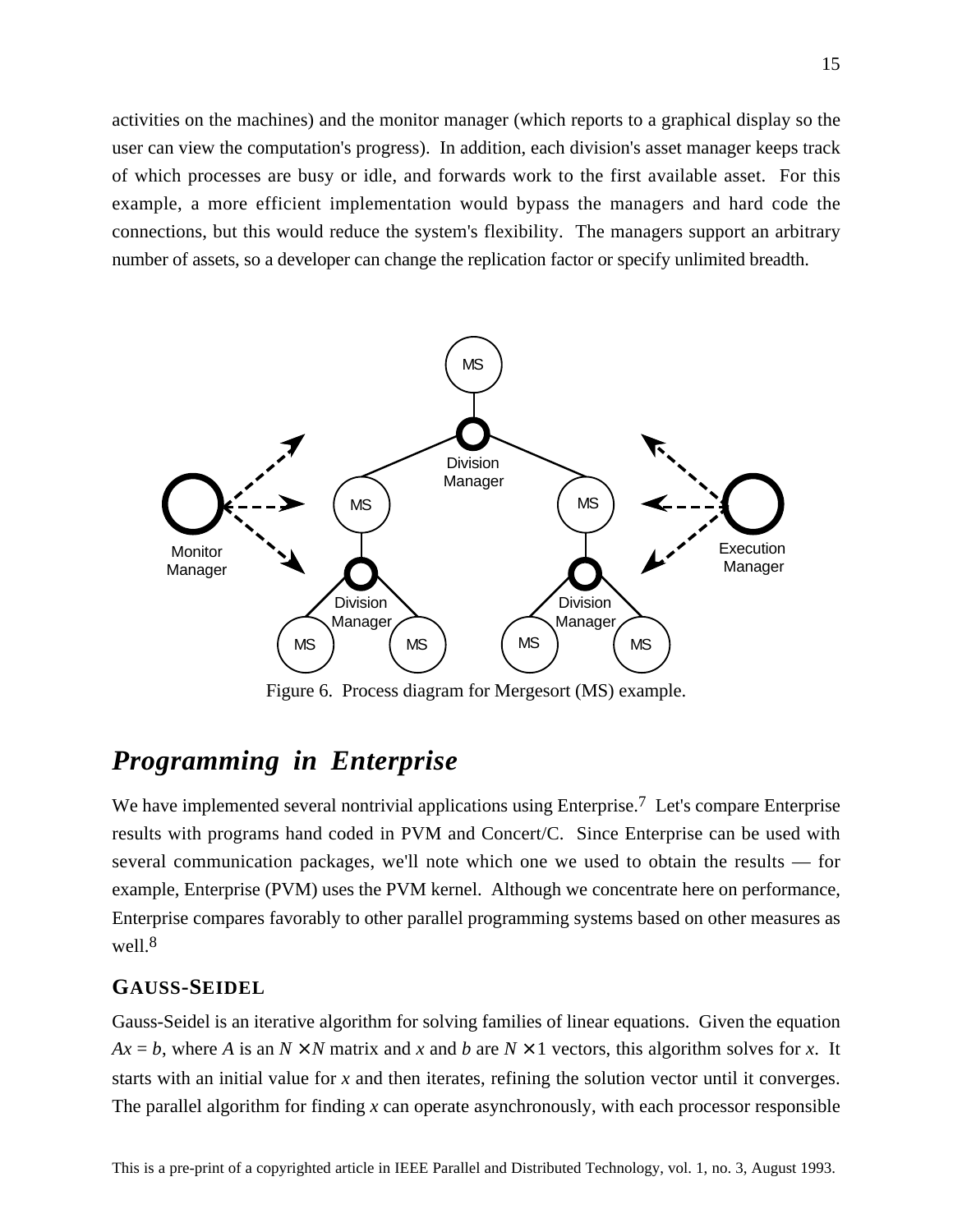for a portion of the *x* vector, assuming shared memory to simplify result sharing. The algorithm benefits from the lack of processor synchronization, but yields a nondeterministic solution.

We implemented the parallel Gauss-Seidel algorithm as a line of two — a receptionist and an individual — and we replicated the individual. A service asset simulated shared memory. Messages sent between Enterprise processes ranged from 2 to 16 Kbytes, depending on the problem size. For a 2,000 x 2,000 matrix on 10 processors, Enterprise (NMP or PVM) gave us a 7.6-fold speedup, while Enterprise (Isis) achieved a 4.8-fold speedup. A hand-coded PVM version achieved a 7.7-fold speedup, while a hand-coded Concert/C version achieved a 4.4-fold speedup. This application is completely asynchronous, so we expected linear speedups. Implementing and debugging the hand-coded PVM and Concert/C versions took several days. Creating the Enterprise program from the sequential code took 20 minutes.

#### **ALPHA-BETA TREE SEARCH**

We also used Enterprise to implement an algorithm that builds a search tree in a recursive, depthfirst manner to a prescribed depth. A user-defined distribution assigned random values to leaf nodes. The parallel version uses the *principal variation splitting algorithm*, which recursively descends the leftmost branch of the tree, searching the siblings in parallel while backing up the result. As with Gauss-Seidel, Enterprise implements this algorithm as a line of two assets, with the second asset replicated.

This algorithm has synchronization points that limit the potential speedup. It is computationally intensive and generates few messages in relation to the CPU costs. Enterprise (NMP or PVM) achieved better speedup than Enterprise (Isis) or hand-coded PVM and Concert/C: 4.4-fold (matching the expected values). The hand-coded PVM speedup was only two-thirds that of Enterprise (NMP or PVM), due to Enterprise's superior work-allocation scheme. Changing the default work distribution scheme would improve the performance of the hand-coded-coded PVM version, but at the expense of several hours of programming.

#### **ADJUSTMENTS TO THE SEQUENTIAL CODE**

Some Enterprise applications required a few extra lines of sequential code in three places (the handcoded solutions required significantly more). However, some programs may require more extensive modifications, depending on their data structures and control-flow models.

#### *Additional asset calls*

Since concurrency cannot occur unless there is more than one call to an asset, we sometimes must modify the sequential program to introduce additional asset calls, each with a smaller granularity but with the same cumulative effect. For example, in the sequential version of an application that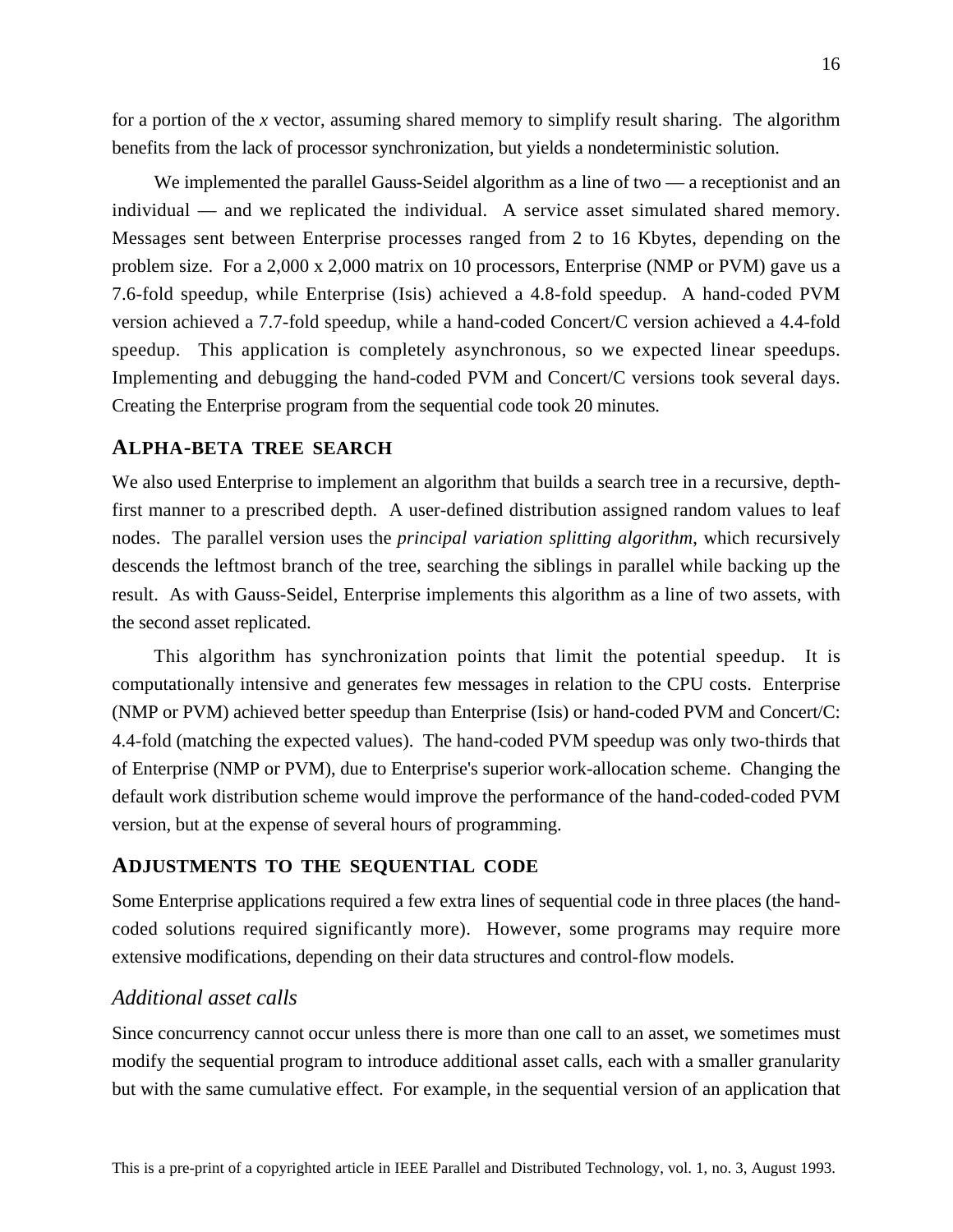implements transitive closure, one routine accounts for 99 percent of the execution time. There is only one call to this routine:

```
TC( 0, ProblemSize );
```
TC takes two index parameters and iterates from the start to the end index. We transformed this call into a loop containing multiple calls:

Size = ProblemSize / Pieces; for ( i = 0; i < Pieces; i++ ) { TC( i \* Size, (i + 1) \* Size ); }

The value of Pieces is implementation dependent: Setting it too large creates many small tasks, which may not be cost-effective, while setting it too low limits the concurrency.

### *Global variables*

Since Enterprise does not support shared variables (except through services), it must pass some values as parameters in asset calls that may be declared as global variables in sequential programs. For example, the sequential version of the alpha-beta search program uses five global variables that contain the state of the search tree. To adapt this program to Enterprise, we placed these variables in a structure that is passed as a parameter to each asset call. The structure size was about 2 Kbytes. Because of the high computation-to-communication ratio, this did not hurt parallel performance.

#### *Repeated asset calls*

Repeated calls to an asset must return their values to different variables to achieve maximum parallelism. In the following code, only one copy of asset A executes at a time because of the dependency on the future Sum:

$$
Sum = 0;
$$
  
for( i = 0; i < Size; i++)  
Sum += A(i);

Changing the code so that each call to *A* returns its result to a different future gives us the maximum parallelism:

```
for( i = 0; i < Size; i++ )
  s[i] = A(i);
Sum = 0;for( i = 0; i < size; i++ )
  Sum += s[i];
```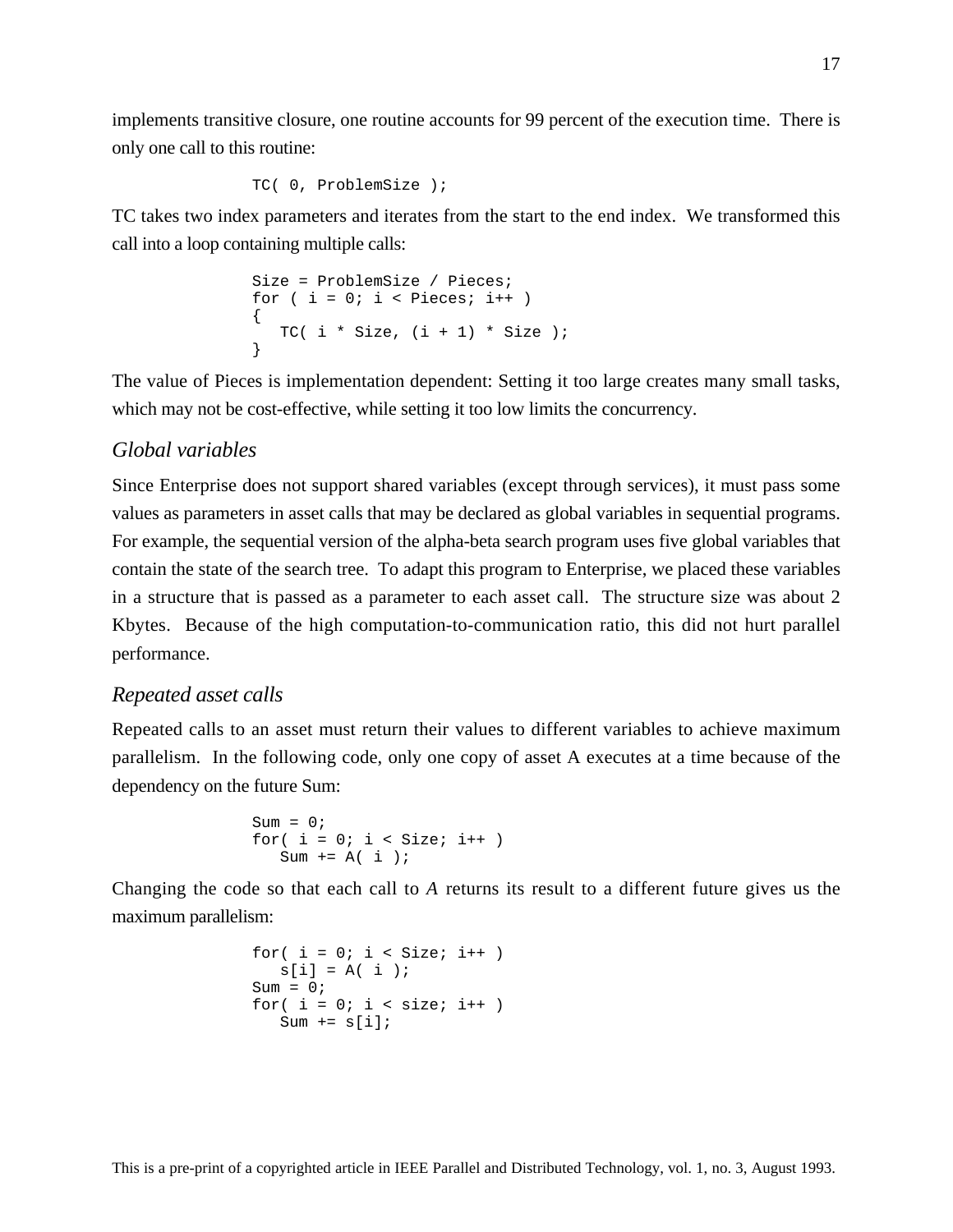# *Limitations*

Enterprise does not limit the number of processors that an application can use, but our tests have not involved more than 40. An application's scalability depends on the number and granularity of the assets and any limitations imposed by the communications package. It is not clear yet whether Enterprise is suitable for massively parallel applications.

The Enterprise model also has several limitations at both the programming and the metaprogramming level.

#### **PROGRAMMING LIMITATIONS**

Enterprise does not support shared variables. This may be a major problem for existing sequential programs, since global variables are common in legacy code. Enterprise's lack of support for shared variables is historical:<sup>9</sup> It was originally designed for distributed computing applications with no shared memory. We could simulate shared memory by using service assets, but the cost may be prohibitive due to communication overhead. In the Gauss-Seidel implementation, the access is infrequent enough that communication overhead is not significant.

Also, Enterprise supports the use of pointers as parameters, but it does not support the passing of pointers to data that contain additional pointers (double indirection). Again, the reason for this restriction is the lack of shared memory. If Enterprise is to be effective on a sharedmemory architecture, we must create a good asset-level mechanism to remove these two coding restrictions.

#### **METAPROGRAMMING LIMITATIONS**

Enterprise does not support arbitrary graphs. For example, there can be no cycles of asset calls except in the controlled case of a division asset. However, this restriction eliminates the possibility that an application will deadlock in a parallel-recursive situation. Enterprise's division assets provide a controlled mechanism for parallel-recursive calls. If the division asset proves not general enough to solve most problems that require parallel recursion, we will develop new assets to solve the new problems

Enterprise cannot directly support applications based on data-parallel algorithms. Enterprise assets let users design the parallel control flow of an application, but implementing data-parallel algorithms may require extensive code modifications. We do not know if we can generalize existing assets as a simpler way to express data parallelism or whether we must add some new concept to the model. Our preliminary work with ordered and unordered assets suggests that adding asset attributes may be sufficient.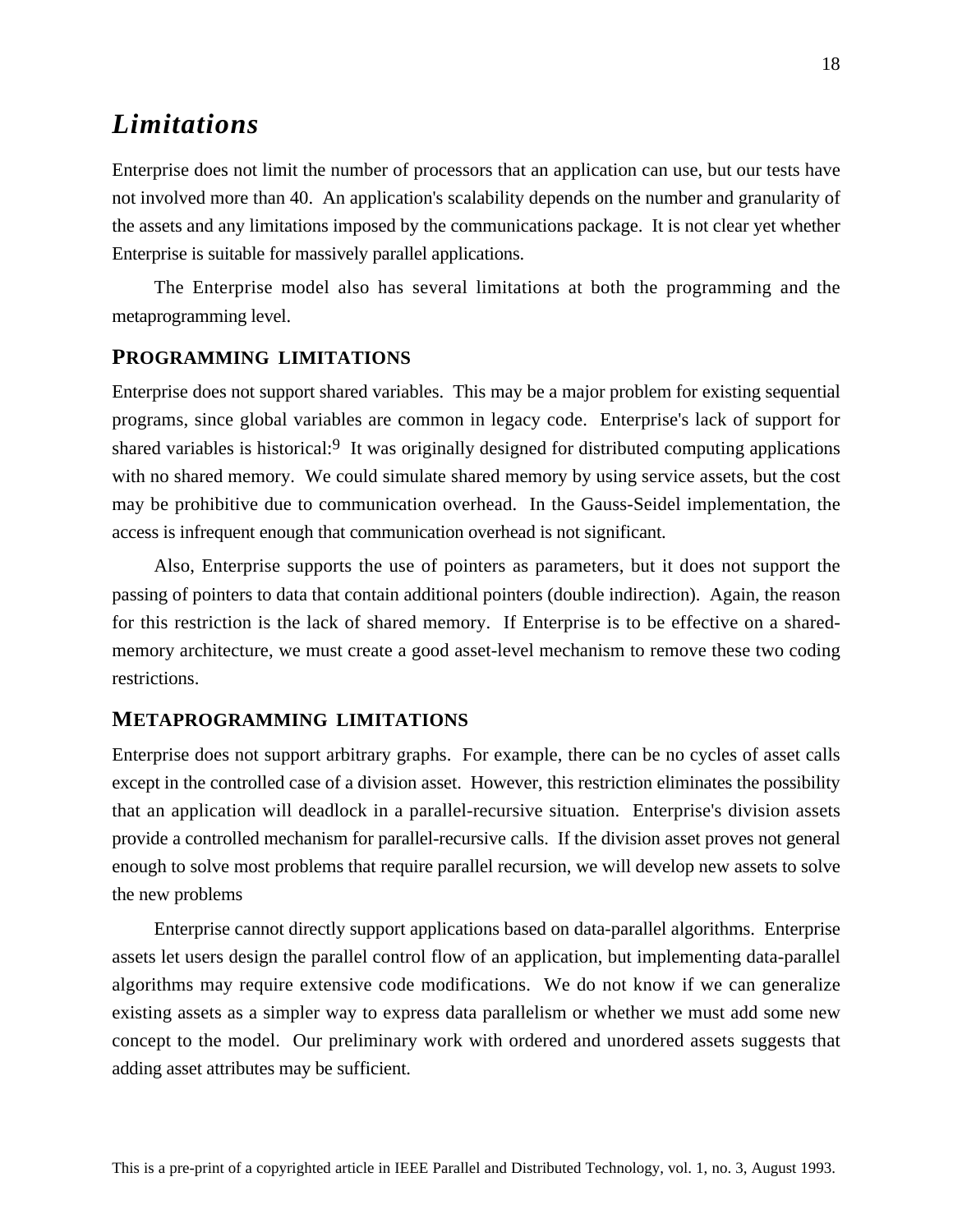The use of an asset manager for replicated assets creates significant communication overhead. If a replicated asset is busy when it is called, the manager finds an idle replica and forwards the message to it. When the replica is finished, it sends a reply to the manager, which then forwards it to the original caller. For large messages, the overhead from this process is significant. We can reduce it by having the replica reply to the original caller directly. Alternately, the asset manager could avoid forwarding the message to the replica by replying to the original caller with a reference to an idle replica. The original caller would then communicate with the replica directly. The relative costs of these approaches depend on communication costs and message sizes. Regardless of which we choose for Enterprise, a programmer who knows the application requirements and parameters — and who uses a low-level message-passing system like PVM or NMP — will almost always achieve better runtime performance with a hand-coded solution. Developers will always have to ask, "Is the time saved by using Enterprise worth the performance degradation?". However, sequential developers already face this same question when they decide whether to use assembly language or a higher level language.

Finally, Enterprise does not support division assets with dynamic depths. We could resolve this problem by changing the semantics of divisions, but we need to study the issue more to determine whether this is useful in practice.

### *Conclusions*

Many parallel-programming tools are intended for specific phases of the software life cycle. However, our goal is to build an integrated programming environment suitable for the entire life cycle. We have not yet adequately addressed execution monitoring, statement-level debugging, integration with other programming languages, or performance optimization. Nevertheless, we have taken the first steps in making users more at ease and more productive with distributed systems.

High-level programming tools such as Enterprise have been criticized for hiding many hardware details, making it easy to create inefficient programs.<sup>10</sup> In fact, programmers do need a good understanding of the parallelism in their applications if they want high performance from their Enterprise applications. For example, many procedures and functions that could be done in parallel should not be, because the benefits of the parallelism do not outweigh the cost of communication in a distributed domain. However, Enterprise's assets are application independent and perform well on a large cross section of coarse-grained applications. And after using Enterprise to express coarse-grained parallelism, a developer can compile individual assets using other parallel systems to take advantage of fine- or medium-grained parallelism.